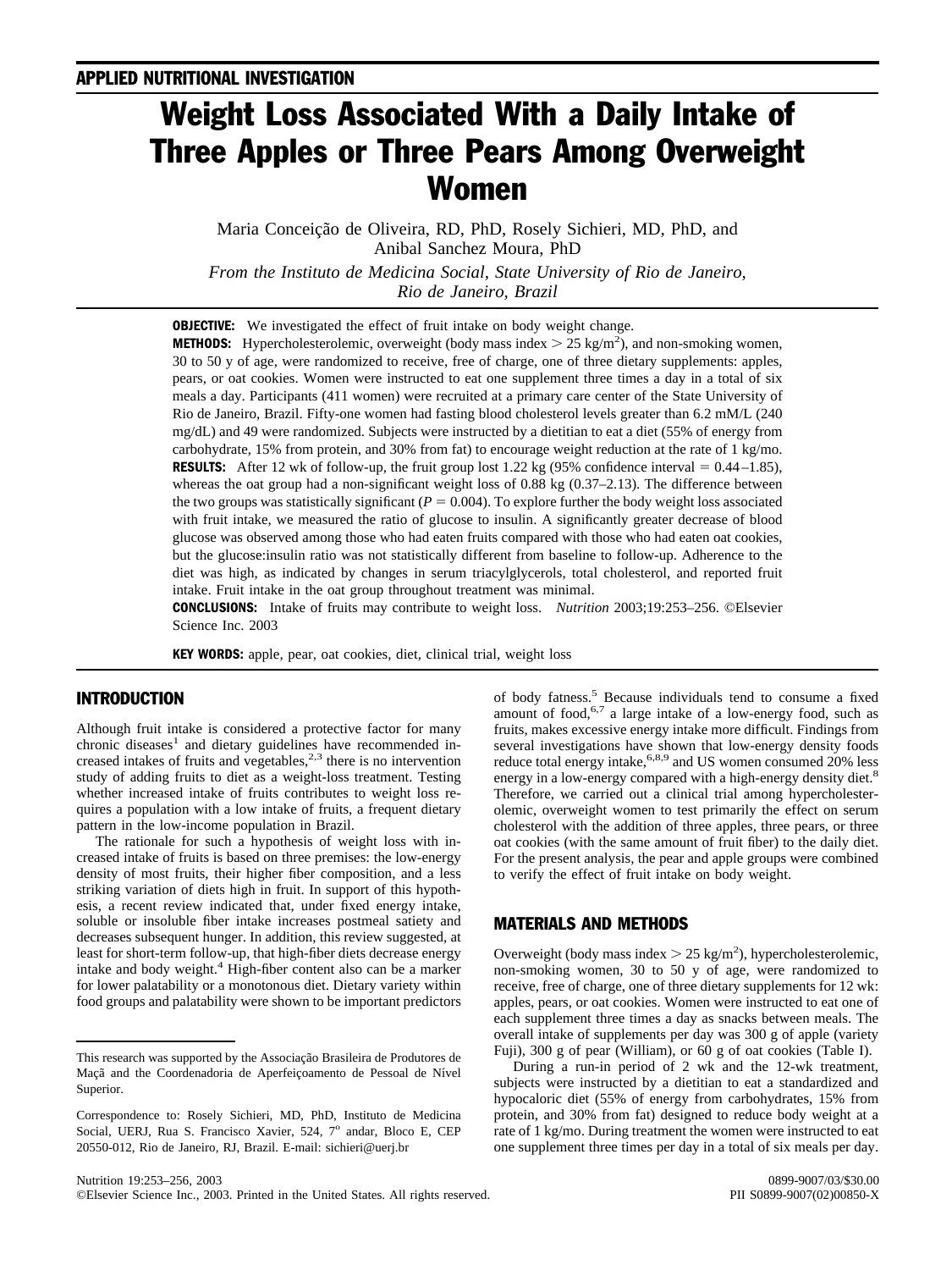| r<br>D<br>u. |  |
|--------------|--|
|--------------|--|

<span id="page-1-0"></span>

| NUTRIENT COMPOSITION OF DAILY INTAKE OF |  |  |  |  |  |
|-----------------------------------------|--|--|--|--|--|
| SUPPLEMENTS*                            |  |  |  |  |  |

| Nutrient intake       | Fuji apple<br>(300 g) | William pear<br>(300 g) | Oat cookies<br>(60 g) |
|-----------------------|-----------------------|-------------------------|-----------------------|
| Energy (kcal)         | 177                   | 177                     | 221                   |
| Carbohydrate $(g)$    | 45.7                  | 45.3                    | 40.9                  |
| Glucose $(g)$         | 2.3                   | 1.9                     | 0.09                  |
| Fructose $(g)$        | 22.8                  | 19.2                    | $\theta$              |
| Fiber $(g)$           | 6.42                  | 7.32                    | 6.46                  |
| Insoluble fiber $(g)$ | 3.42                  | 5.58                    | 2.51                  |
| Soluble fiber $(g)$   | 3.00                  | 1.74                    | 4.09                  |
| Calcium (mg)          | 21                    | 33                      | 16.4                  |

\* USDA Nutrient Database for standard reference (35) and fiber (22).

Diets were energy adjusted every 2 wk, and the differences in energy composition of supplements were compensated with reduction of rice and beans for energy adjustment.

Of 411 women eligible for inclusion, 107 showed finger cholesterol levels greater than 6.2 mM/L (240 mg/dL). Fifty-two subjects repeated the venous examination after fasting for 8 to 12 h, and 51 women had confirmed cholesterol levels of at least 6.2 mM/L (240 mg/dL) and started the run-in period. Forty-nine were randomly assigned with the use of a stratified randomization scheme to three treatment groups.<sup>21</sup>

Women with cholesterol levels greater than 6.2 mM/L (240 mg/dL) and who expressed an interest in participating in the cholesterol-lowering dietary study were asked to attend an orientation session during which conditions, procedures, and intervention were explained. Written consent was obtained from each subject before beginning the study. The Ethic Committee of the State University Rio de Janeiro approved the protocol. Women who had a diagnosis of diabetes, who had a regular intake of medicine or substances that might alter the cholesterol levels, or who did not like apples, pears, or cookies were excluded.

Fruit and nutrient intakes at baseline were determined by a food-frequency questionnaire previously validated for the Brazil-ian population.<sup>[10](#page-3-0)</sup> Three-day dietary records were completed after 3 and 12 wk of follow-up. Subjects received detailed instruction on recording their intakes on 3 consecutive days including 2 weekdays and 1 weekend day. Compliance to the diet was estimated by the dietary records and by serum triacylglycerols and cholesterol.

Venous blood was drawn in the morning after an overnight fast of 8 to 12 h. Blood was processed at the Pedro Ernesto Laboratories (UERJ, Rio de Janeiro, Brazil). Triacylglycerols and glucose were measured enzymatically with an auto analyzer manufactured by Mega Bayer (Sera-Pak, Tarrytown, NY, USA). Insulin was measured by a chemiluminescence immunoassay method with a human insulin–specific enzyme-linked immunosorbent assay (Crystal Chem Inc., Chicago, IL, USA)[.11,12](#page-3-0) All blood samples were measured at the end of the study, and samples were stocked in a  $-80^{\circ}$ C freezer. The technician performing the blood analysis was blind to the protocol.

Comparison of baseline characteristics including those lost to follow-up used one-way analysis of variance. Paired *t* test was used to compare the changes from baseline to the end of follow-up. For statistical analysis over time, the procedure (Proc Mixed) in  $SAS<sup>13</sup>$  was used to account for the variance due to repeated measurements. To normalize the distribution, weight, triacylglycerols, insulin, and blood glucose were log transformed.

#### RESULTS

Of the 49 subjects initially recruited, 40 were followed for 6 wk and 35 were followed for 12 wk. Baseline characteristics of the fruit and oat groups were not statistically different, and both treatment groups did not differ from those lost to follow-up (Table II). After 12 wk of follow-up, the fruit group lost 1.21 kg (95% confidence interval  $= 0.44 - 1.85$ , whereas the oat group lost  $0.88$ kg (0.37–2.13). The fruit group, but not the oat group, had a statistically significant reduction of weight because the confidence interval did not include zero. Therefore, the difference between groups was statistically significant  $(P = 0.003;$  [Table III\)](#page-2-0). Energy intake also was reduced in the fruit group, but not in the oat group ([Table III](#page-2-0)).

A significantly greater decrease of blood glucose was observed among those who had eaten fruits  $(-5.2 \text{ mg/dL}, P = 0.02)$ compared with those who had eaten oat cookies  $(-0.75 \text{ mg/dL}, P)$ - 0.87). However, the fasting insulin and glucose:insulin ratio was not statistically different from baseline to follow-up in both groups ([Table IV\)](#page-2-0).

Adherence to the diet was greater as measured by reported intake [\(Fig. 1](#page-2-0)). Also, triacylglycerol levels for the fruit group increased by  $0.74$  mmol/L ( $P = 0.004$ ) during follow-up compared with a reduction of 0.01 mM/L ( $P = 0.98$ ) for the oat group. With regard to cholesterol, we observed a non-significant reduction of 0.08 mM/L ( $P = 0.66$ ) in the fruit group but a greater reduction of 0.58 mmol/L  $(P = 0.08)$  in the oat group. Fruit intake in the oat group was kept to a minimum throughout treatment ([Fig. 1](#page-2-0)).

|                                      |                  |           | CHARACTERISTICS OF PARTICIPANTS AT BASELINE |           |                              |      |       |
|--------------------------------------|------------------|-----------|---------------------------------------------|-----------|------------------------------|------|-------|
|                                      | Fruit $(n = 26)$ |           | Oat cookie $(n = 9)$                        |           | Lost to follow-up $(n = 14)$ |      |       |
|                                      | Mean             | <b>SD</b> | Mean                                        | <b>SD</b> | Mean                         | SD.  | $P^*$ |
| Age $(y)$                            | 43.7             | 4.8       | 45.0                                        | 3.8       | 43.9                         | 7.6  | 0.86  |
| Body weight (kg)                     | 77.7             | 10.6      | 78.9                                        | 9.7       | 80.2                         | 11.3 | 0.77  |
| Blood glucose $(mg/dL)\dagger$       | 103              | 38        | 91                                          | 10        | 103                          | 47   | 0.72  |
| Triacylglycerols (mM/L) <sup>†</sup> | 1.96             | 0.79      | 1.57                                        | 0.36      | 1.86                         | 0.85 | 0.46  |
| Fruit intake/d (U)                   | 0.75             | 0.64      | 1.02                                        | 0.77      | 0.59                         | 0.63 | 0.33  |

TABLE II.

\* Analysis of variance.

† To convert values for triacylglycerols to mg/dL, multiply by 87.57.

‡ To convert values for glucose to mM/L, multiply by 0.05.

SD, standard deviation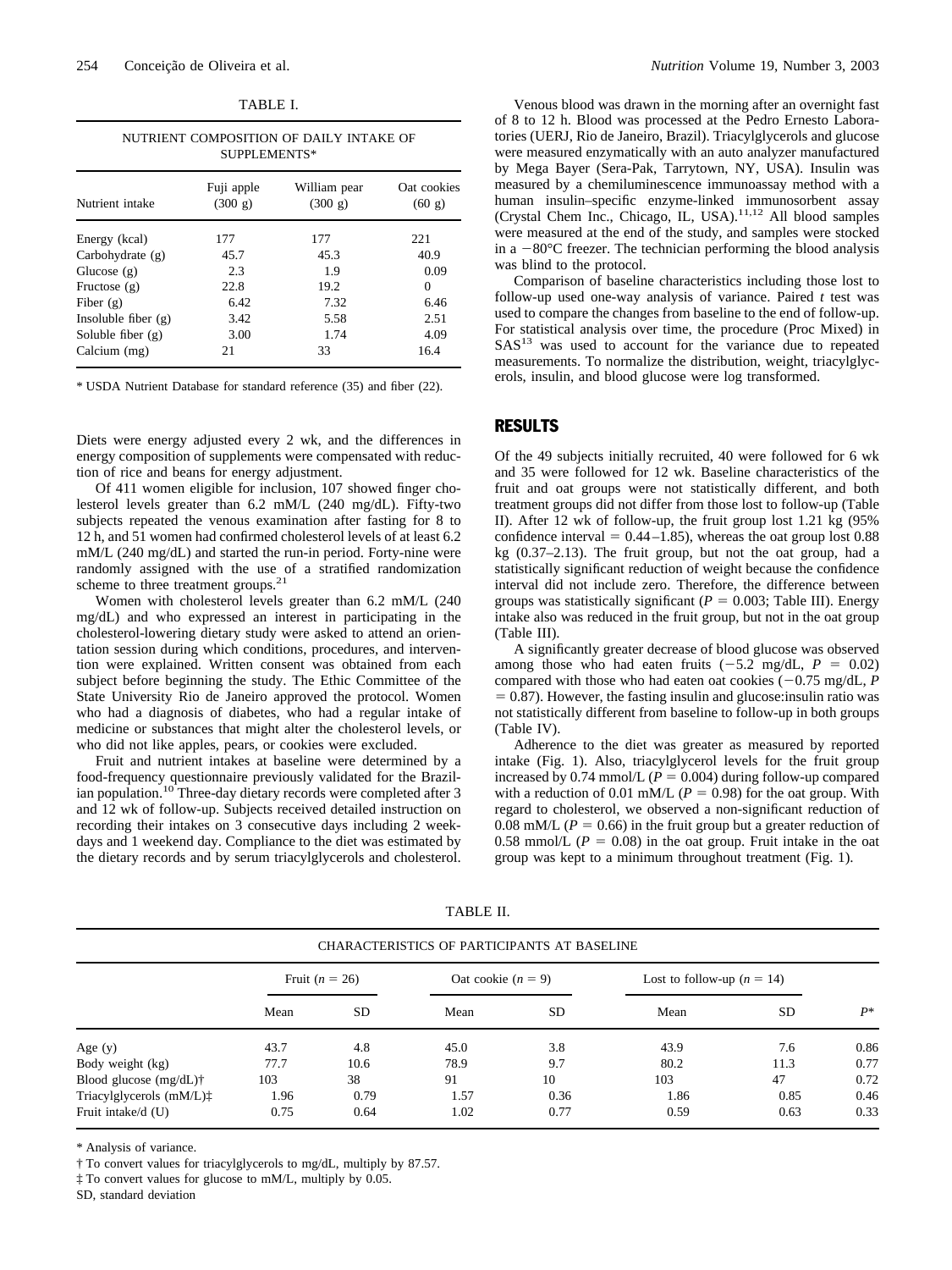<span id="page-2-0"></span>

| AGE-ADJUSTED ESTIMATED WEIGHT AND ENERGY INTAKE<br>CHANGES* |          |                |       |  |  |  |
|-------------------------------------------------------------|----------|----------------|-------|--|--|--|
|                                                             | Change   | Standard error |       |  |  |  |
| Fruit†                                                      | $-1.21$  | 0.38           | 0.001 |  |  |  |
| Oat cookie†                                                 | $-0.88$  | 0.65           | 0.18  |  |  |  |
| Treatment difference†                                       | 0.33     |                | 0.003 |  |  |  |
| Fruit‡                                                      | $-22.50$ | 2.30           | 0.001 |  |  |  |
| Oat cookiet                                                 | $+0.93$  | 0.97           | 0.90  |  |  |  |

\* From a procedure-mixed model, where treatment difference is estimated from the time treatment variable. Time has two levels: baseline and 12-week follow-up.

† Weight (kg).

‡ Energy intake (kcal).

## **DISCUSSION**

Results indicated that overweight, hypercholesterolemic women have important changes in their body weights and metabolic profiles by adding fruits to their diets. The serum increase of triacylglycerol with fruit supplementation was in accordance to the literature. Several intervention dietary studies found an increase on triacylglycerols due to fructose intake.<sup>14–17</sup> In the present study daily fructose intake reached 22.8 g in the apple group and 19.2 g in the pear group. Chronic intake of diets high in carbohydrates  $($ >60% of carbohydrate) was associated with higher fasting plasma triacylglycerol levels,<sup>4,18</sup> and short-term modifications of dietary carbohydrate composition also modulated serum lipids. Thus, a 12 wk diet of similar caloric intake (1200 kcal/d) but differing in carbohydrate contents (25% and 45%) showed a de-crease in triacylglycerol levels with the low-carbohydrate diet.<sup>[19](#page-3-0)</sup>

In the present study, macronutrient composition of the diet was almost unchanged from baseline to follow-up. Carbohydrate intake at baseline, as reported in the food-frequency questionnaire, was about 60% of energy and decreased to approximately 55% with the dietary intervention during follow-up. Therefore, changes in the macronutrient composition of the diet cannot explain our findings.



FIG. 1. Reported total daily intake of fruits and reported daily intakes of supplements (fruits or oat cookies). Means of 3-d records in weeks 3 and 12 of follow-up are reported.  $a,bP < 0.05$ , analysis of variance.

Dietary carbohydrates also can modulate blood glucose level according to the glycemic index. A high index causes high postprandial glucose and insulin response, and it has been associated with decreased insulin sensitivity and increased risk of coronary heart disease.<sup>20</sup> For foods low on the glycemic index such as beans, peas, spaghetti, barley, and fruits, changes are less striking[.21](#page-3-0) Reduced levels of blood glucose in the fruit group in the present study might have been a consequence of the low values of apples and pears on the glycemic index.<sup>22</sup> In normal subjects, the glycemic index values were 56 for apples versus 77 for oat cookies when bread was the reference. $^{22}$  $^{22}$  $^{22}$ 

Fructose also has been associated with significantly lower serum glucose and decreased insulin responses as compared with sucrose-sweetened foods.<sup>23</sup> However, high dietary fructose consumption can significantly increased fasting plasma triacylglycerol and cholesterol concentrations.<sup>[24](#page-3-0)</sup> Nevertheless, moderate fructose intake (7.5 g) in normal health volunteers (five men and six women) improved the glycemic response without enhancing the triacylglycerol response.<sup>[25](#page-3-0)</sup> Also, consumption of glucose or syrup drinks in humans produced significantly higher levels of plasma insulin,<sup>26</sup> with subjects whose blood glucose response levels were above 155 mg being particularly responsive to the effects of fructose on insulin levels.[26](#page-3-0) Participants in the fruit groups of the present trial had a fructose consumption of about 20 g/d, but our findings did not show an effect on insulin levels.

TABLE IV.

|  |  |  |  |  | MEANS, SD. AND ESTIMATED CHANGES IN WEIGHT, FASTING GLYCEMIA, FASTING INSULIN, AND GLUCOSE:INSULIN RATIO |
|--|--|--|--|--|----------------------------------------------------------------------------------------------------------|
|--|--|--|--|--|----------------------------------------------------------------------------------------------------------|

|                              | <b>Baseline</b> |      | 12-w follow-up |      |             |            |
|------------------------------|-----------------|------|----------------|------|-------------|------------|
|                              | Mean            | SD   | Mean           | SD   | Mean change | $P\dagger$ |
| Weight (kg)                  |                 |      |                |      |             |            |
| Fruit ( $n = 26$ )           | 77.7            | 10.8 | 76.5           | 11.2 | $-1.21$     | 0.02       |
| Oat $(n = 9)$                | 78.9            | 9.7  | 78.0           | 9.1  | $-0.88$     | 0.11       |
| Blood glucose (mg/dL)        |                 |      |                |      |             |            |
| Fruit $(n = 25^*)$           | 96.6            | 17.6 | 94.5           | 22.8 | $-5.2$      | 0.02       |
| Oat $(n = 9)$                | 91.5            | 11.0 | 90.7           | 15.4 | $-0.75$     | 0.87       |
| Fasting insulin $(\mu U/mL)$ |                 |      |                |      |             |            |
| Fruit ( $n = 26$ )           | 12.3            | 9.0  | 16.7           | 12.2 | 3.1         | 0.18       |
| Oat $(n = 8)$                | 6.3             | 2.5  | 11.6           | 14.6 | 5.3         | 0.34       |
| Glucose:insulin ratio        |                 |      |                |      |             |            |
| Fruit $(n = 25)$             | 11.0            | 5.2  | 8.9            | 5.6  | $-2.0$      | 0.14       |
| Oat $(n = 8)$                | 16.7            | 5.4  | 13.7           | 5.8  | $-3.0$      | 0.40       |

\* One measurement with more than 200 excluded.

† Paired *t* test.

SD, standard deviation